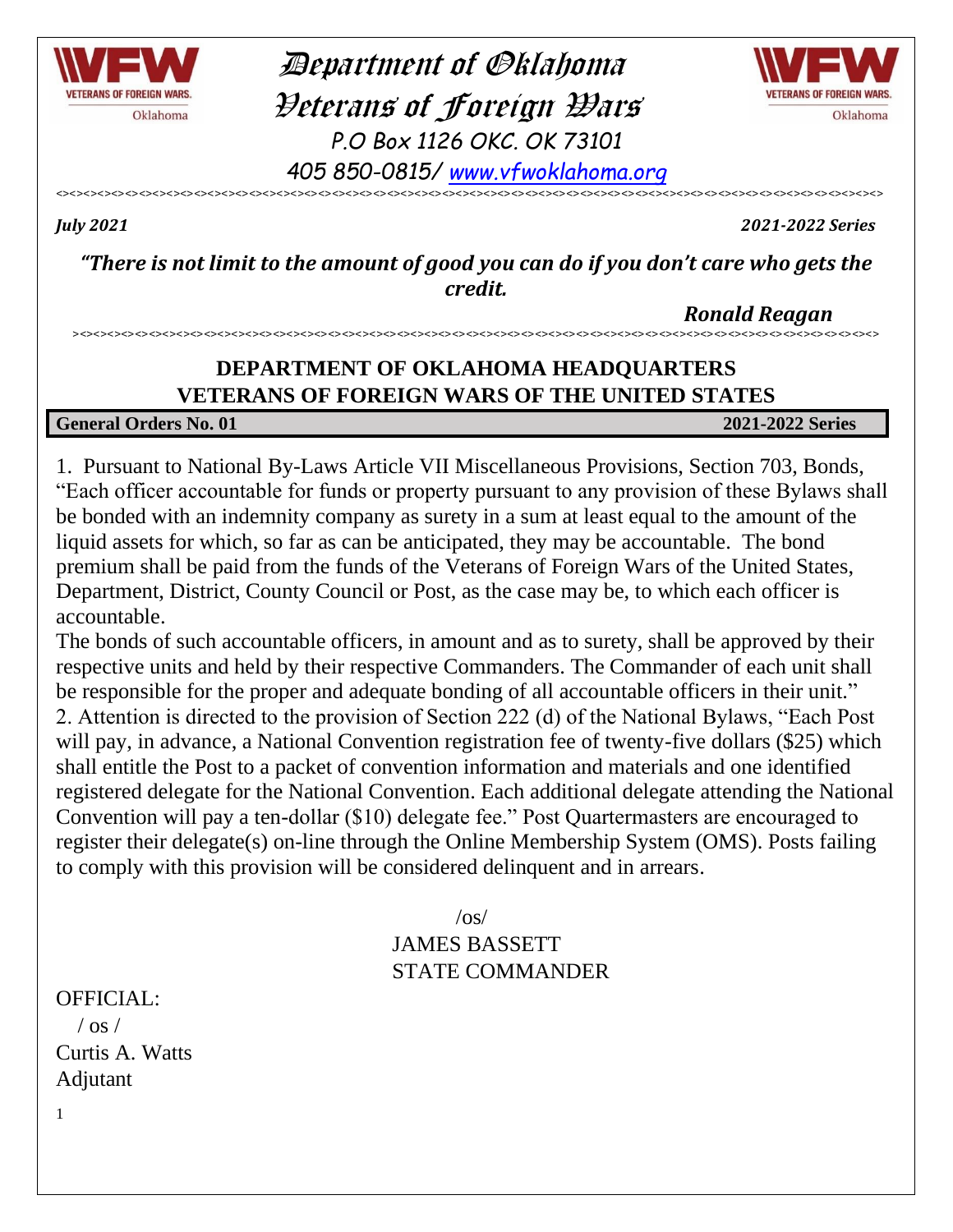# *Commander Jim Bassett*

Oklahoma is 3<sup>rd</sup> out of 14 Departments within the Southern Conference. Oklahoma is 4<sup>th</sup> out of 52 Departments within the Veterans of Foreign Wars. *As of 28 June, 2021*

The start of a new year. I am honored to be selected as your Commander and serve my fellow comrades. My desire if for the department to grow. Not just in membership numbers, but out into the communities that we all live in. Let our communities know that we are there taking care of veterans. Be visible.

The Schools of Instruction have been scheduled. While attendance is mandatory for some, I want to encourage general members to come and attend. We will be talking about the programs.

The Schools of Instruction are:

10 July – Lake Eufaula, Post 8798 24 July – Lawton, Post 5263 I hope to see you at there.

For all Commanders, Sr Vice Commanders, Jr Vice Commanders, Surgeons, and Chaplains, we will be hosting Zoom sessions to discuss issues. The dates will be coming out soon.

We have several major public events already scheduled so look for the information.

## Jim Bassett

State Commander Department of Oklahoma Veterans of Foreign Wars P. O. Box 1126 Oklahoma City Oklahoma 73101 405.664.3929 *While others talk...do.*

[Bassettj15@yahoo.com](mailto:Bassettj15@yahoo.com) <https://vfwoklahoma.org/>



*While others fear...believe. While others wait...work.*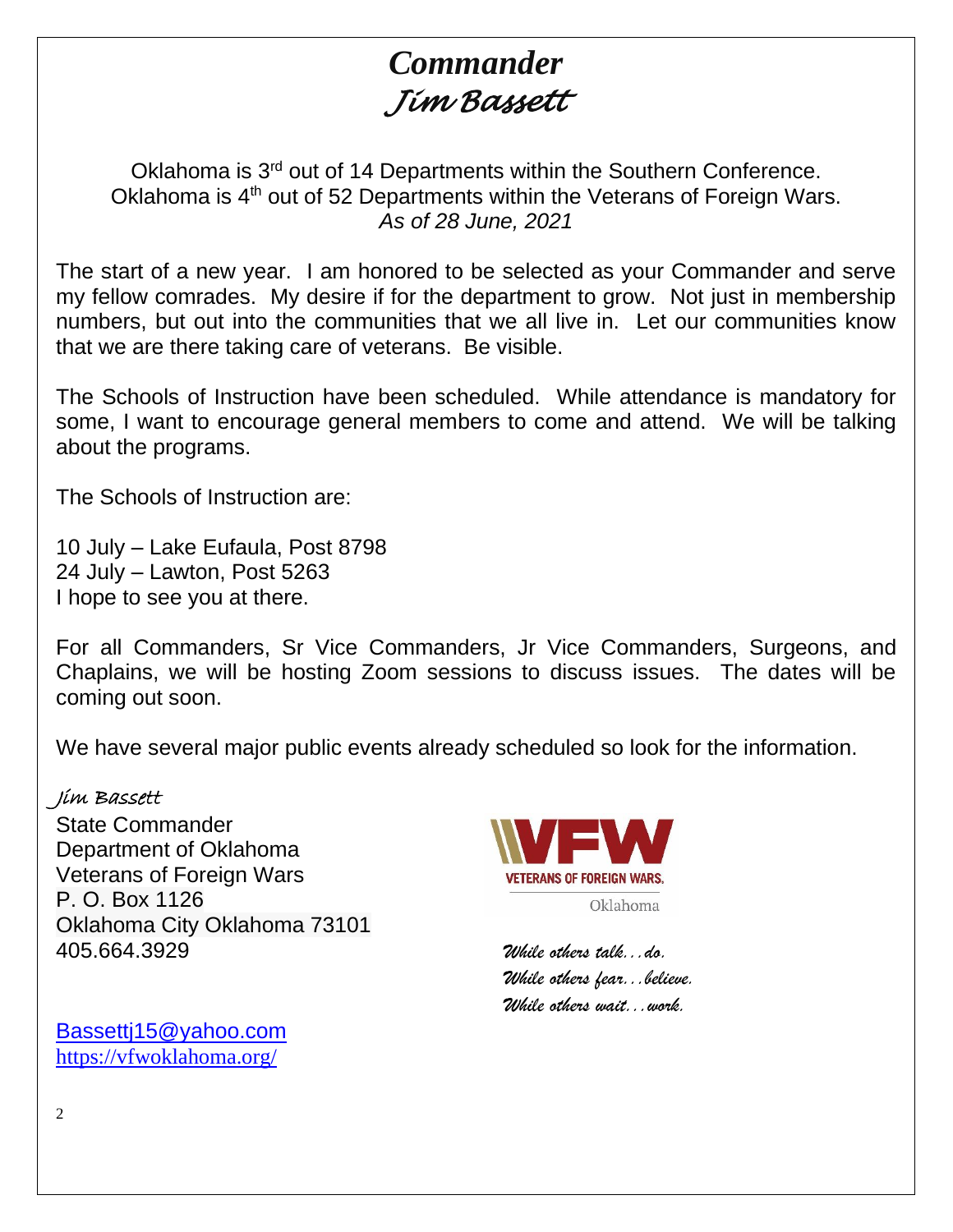# *Senior Vice Commander Jeremy Owen*

Comrades, first and foremost, I hope we are healthy and well! If not I hope for a speedy recovery. I want to thank everyone for the support I have received these last few years. I really appreciate the mentor ship and guidance I have received and hope to learn even more in the future! New year means new beginnings and we need to buckle down and get to working our programs straight out the gate. Membership is going to be a great need this year with the awesome numbers we achieved last year. Congratulations to PSC Merit for the 104% membership year. I want everyone to remember that the state leadership is here to support you with all endeavors in this great organization, there is a wealth of knowledge throughout this great state so use it! Let's start this year off right and take off to a blazing start! Let's go TEAM OKLAHOMA we can do anything together!

# *State Junior Vice Commander Stacy Reddig:*

*Buddy Poppy Chairman Membership Program Chairman Training & Development Program Chairman*

Hello Comrades, Sisters and Brothers:

 First and foremost, I'd like to take this time to say "Thank You" to ALL that had the faith in me in electing me as your 2021-2022 Jr. Vice Commander, to our great State of Oklahoma VFW. It's an honor and a privilege and I will not let our members, Veterans, and their families down!

 I have been appointed the State Buddy Poppy Chairman for the 2021-2022 year. Also, assisting as a membership chairman. July begins a new year, new learning, and hitting the ground running for what we all believe in, it is why we are members of the best organization, the VFW. It is our duty in supporting Veterans and their family and our communities.



This small, mighty memorial flower has been raising millions of dollars for the welfare of Veterans and their dependents, and partially supports the VFW National Home for Children! The "Buddy" ® Poppies are assembled by veterans in need

3 and disabled veterans. This helps them with additional income or used for a form of therapy for the veterans. VFW Post want to make sure to always have plenty of "Buddy" ® Poppies on hand for hosting/co-hosting a "Buddy" ® Poppy drive. *Contact VFW Department Headquarters to obtain an order form to order Poppies at least 8-12 weeks in advance of your distribution dates.* During the school of instructions, we will have on hand the order forms. Brochures, "Buddy" ® Poppy distribution supplies and promotional items can be purchased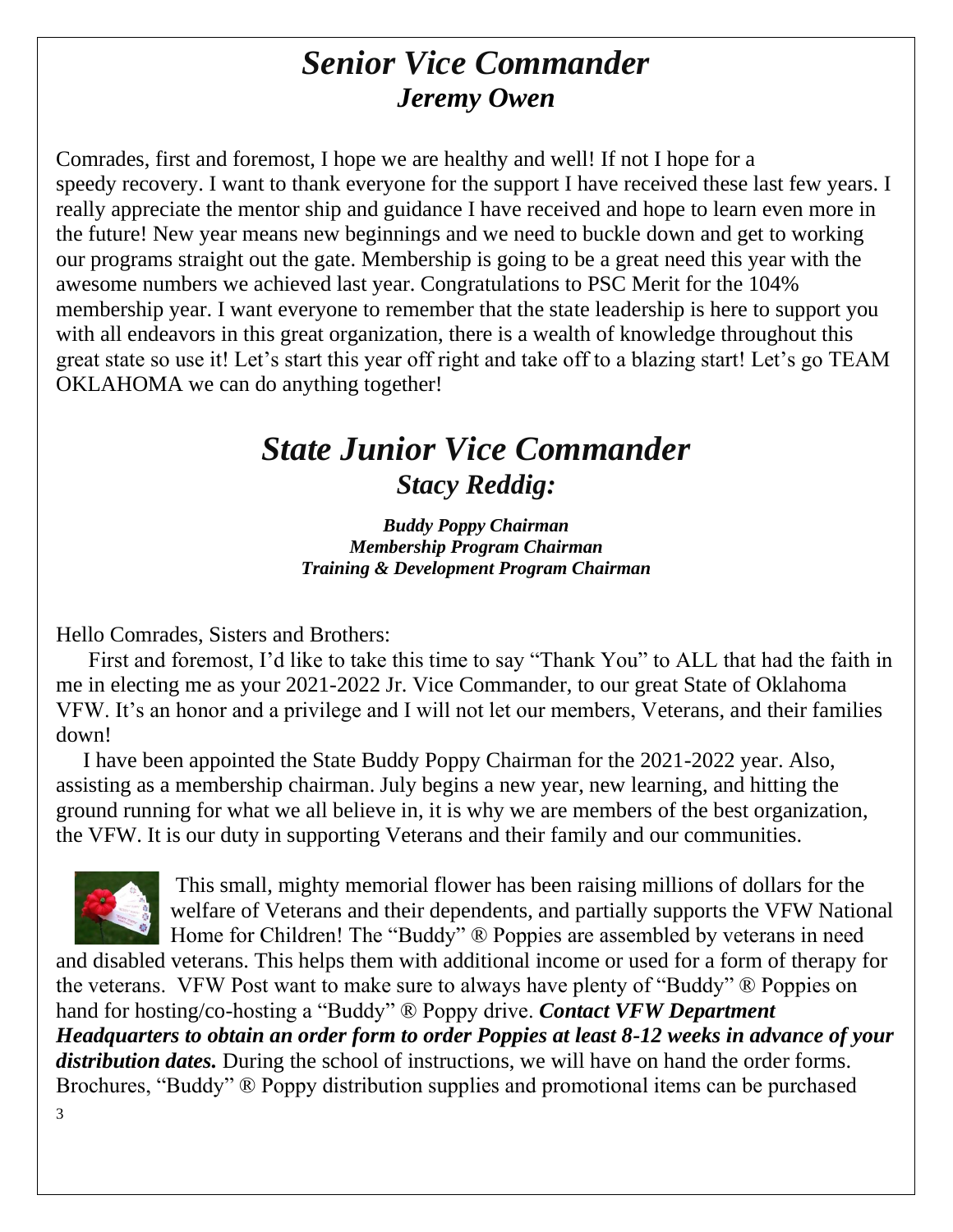from the VFW Store at [www.vfwstore.org](http://www.vfwstore.org/) or by calling 1-833-VFW-VETS (1-833-839-8387). **Anniversary "Buddy" ® Poppies** are available to order. Special poppies are available to Posts celebrating their  $25<sup>th</sup>$ ,  $50<sup>th</sup>$ , and  $75<sup>th</sup>$  anniversaries. The poppies are the same design as traditional poppies but come in *silver for the 25th anniversary Post, gold for the 50th anniversary Post*, and *diamond (iridescent white) for the 75th anniversary Post.* These poppies can be ordered along with the regular poppies prior to and during your anniversary year.

 Advertising your "Buddy" ® Poppy drive is important in making it successful. Get information out to your local town or city, Facebook page, create an event on your VFW Post Facebook page, send information to your local newspaper, radio stations, and local television news to help promote your "Buddy" ® Poppy drive. This also helps educate others in your community! We will also have a VFW "Buddy" ® Poppy Proclamation form. VFW Post can get with their city mayor to set aside a day to urge the citizens of your community to recognize the merits of this cause by contributing generously to its support through your donations for

"Buddy" ® Poppies on the day set aside for the distribution of these symbols of appreciation for the sacrifices of our honored dead and have citizen participate in wearing a "Buddy" ® Poppy.

 MEMBERSHIP! Membership is important. Let's hit the ground running with collecting dues, recruiting new members. The faster we obtain 100 percent plus; we can enjoy working our programs and getting members involved with events and programs for the rest of the year. I am not saying we stop recruiting once your VFW Post reaches 100 percent plus, it just relieves a little stress! If any Post needs help with setting up a membership drive, please let me know and I will be honored to come help. Also, have you ever thought of becoming a **"Legacy Life"** member. What is this? Legacy Life membership enables VFW Life members to leave a lasting impression on our great organization. When you become a Legacy Life member, you are helping us strengthen the VFW – where NO ONE DOES MORE FOR VETERANS. Three prestigious levels of Legacy Life membership are available: Gold, Silver, and Bronze. Each level offers generous benefits reserved exclusively for Legacy Life members. Once your Legacy Life membership begins, an annual endowment in your name will be made to your Post, Department, and the national organization. You will feel confident knowing your contributions to our organization are not only helping today's veterans but the veterans of tomorrow. See chart for member incentives!

I will have application available to any member wishing to obtain a Legacy Life membership. Any questions that I may assist you with, please call me anytime. I am here to help all VFW Posts succeed!

Stacy Reddig Jr. Vice Commander, VFW Oklahoma Buddy Poppy Chairman Membership Chair 405-421-1990 stacyreddig32@gmail.com

| FW LEGACY LIFE MEMBER EXPLANTION OF BENEFI                                                                                                                                                                                           |                        |                        |                       |
|--------------------------------------------------------------------------------------------------------------------------------------------------------------------------------------------------------------------------------------|------------------------|------------------------|-----------------------|
| <b>MEMBER INCENTIVES</b>                                                                                                                                                                                                             | <b>RRON7F</b><br>\$400 | <b>SILVER</b><br>\$800 | <b>GOLD</b><br>\$1200 |
| Plated Engraved Legacy Life Card                                                                                                                                                                                                     |                        |                        |                       |
| Lapel Pin                                                                                                                                                                                                                            |                        |                        |                       |
| Hat Pin                                                                                                                                                                                                                              |                        |                        |                       |
| Distinctive VFW Store Line for Legacy Life Members -                                                                                                                                                                                 |                        |                        |                       |
| the control of the control of<br><b>Framed Legacy Certificate</b>                                                                                                                                                                    |                        |                        |                       |
| Member Recognition on Internet & Convention Program -                                                                                                                                                                                |                        |                        |                       |
| Member Recognition at Kiosks at Memorial Building in<br>Washington, D.C. and Museum at National Headquarters                                                                                                                         |                        |                        |                       |
| Special Legacy Life Plaque                                                                                                                                                                                                           |                        |                        |                       |
| Hat Patch <b>All Andrew Community of the Community of the Community of the Community of the Community of the Community of the Community of the Community of the Community of the Community of the Community of the Community of </b> |                        |                        |                       |
| <b>Personalized Brick at Centennial Plaza</b>                                                                                                                                                                                        |                        |                        |                       |
| VFW Store Discounts (for personal use only) *                                                                                                                                                                                        | 5%                     | 10%                    | 15%                   |
| Increased Level of No-Cost AD&D Insurance *                                                                                                                                                                                          | \$2000                 | \$3500                 | \$5000                |
| <b>Annual Endowment: Post</b>                                                                                                                                                                                                        | \$6                    | \$12                   | \$18                  |
| <b>Annual Endowment: Department</b>                                                                                                                                                                                                  | \$6                    | \$12                   | \$18                  |
| * does not apply to Memorial Life Legacy Membership                                                                                                                                                                                  |                        |                        |                       |

4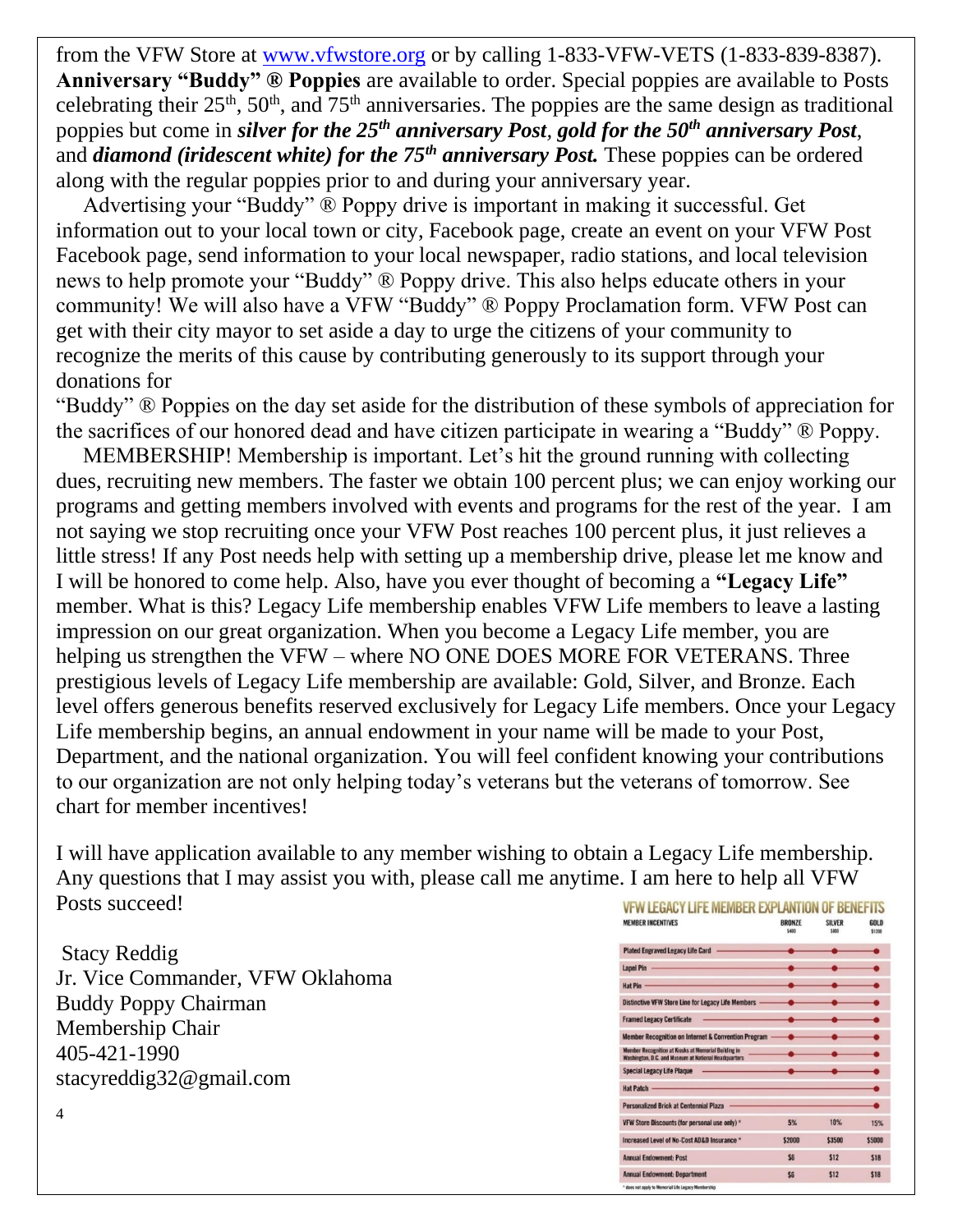## *State Adjutant/Quartermaster Curt Watts Parliamentarian*

## **Adjutant Side:**

Comrades, please see the attached Committee pdf document along with these General Orders. They show who Commander Bassett has chosen along with those elected individuals for each Committee position.

### **PLEASE NOTE THE MAILING ADDRESS FOR DEPARTMENT HEADQUARTERS HAS BEEN CHANGED TO:**

#### **VFW DEPARTMENT OF OKLAHOMA P.O. BOX 1126 OKLAHOMA CITY, OK 73101**

### **PLEASE NOTE THE PHONE NUMBERS FOR DEPARTMENT STAFF HAS BEEN CHANGED TO:**

| <b>WHO</b>               | <b>Phone</b> # | <b>USER</b>                      |
|--------------------------|----------------|----------------------------------|
| Dept HQ                  | 405.850.0815   | <b>Curt and/or Admin support</b> |
| <b>Dept Commander</b>    | 405.850.0185   | <b>Jim Bassett</b>               |
| Dept VSO                 | 405.850.1108   | <b>James Dockemeyer</b>          |
| Dept AVSO                | 405.850.0804   | <b>Bill Hinds</b>                |
| Dept AVSO or VSO support | 405.850.0798   | <b>VSO</b> discretion            |

**PLEASE NOTE THAT DUE TO OUR ADJUTANT EMAIL ADDRESS BEING HACKED WE HAVE DECIDED TO DELETE THAT EMAIL ADDRESS. THE NEW EMAIL ADDRESS FOR THE DEPARTMENT ADJUTANT IS [vfwokadj@outlook.com](mailto:vfwokadj@outlook.com) AND THE DEPARTMENT QUARTERMASTER EMAIL CONTINUES TO BE [vfwhqokqm@outlook.com](mailto:vfwhqokqm@outlook.com) We apologize for any inconvenience this may have caused.:**

**PLEASE SEE THE JOB DESCRIPTIONS OF OUR VETERANS AFFAIRS ACCREDITED SERVICE OFFICERS. THE DEPARTMENT IS CURRENTLY LOOKING FOR AN ASSISTANT DEPARTMENT SERVICE OFFICER LEVEL II (ADSO) TO WORK IN THE VFW OKLAHOMA OFFICE IN MUSKOGEE. ANYONE INTERESTED CAN CONTACT STATE SERVICE OFFICER JAMES DOCKEMEYER AT 405.850.1108** 

## **DEPARTMENT OF OKLAHOMA VETERANS OF FOREIGN WARS OF THE UNITED STATES VETERANS AFFAIRS ACCREDITED SERVICE OFFICERS**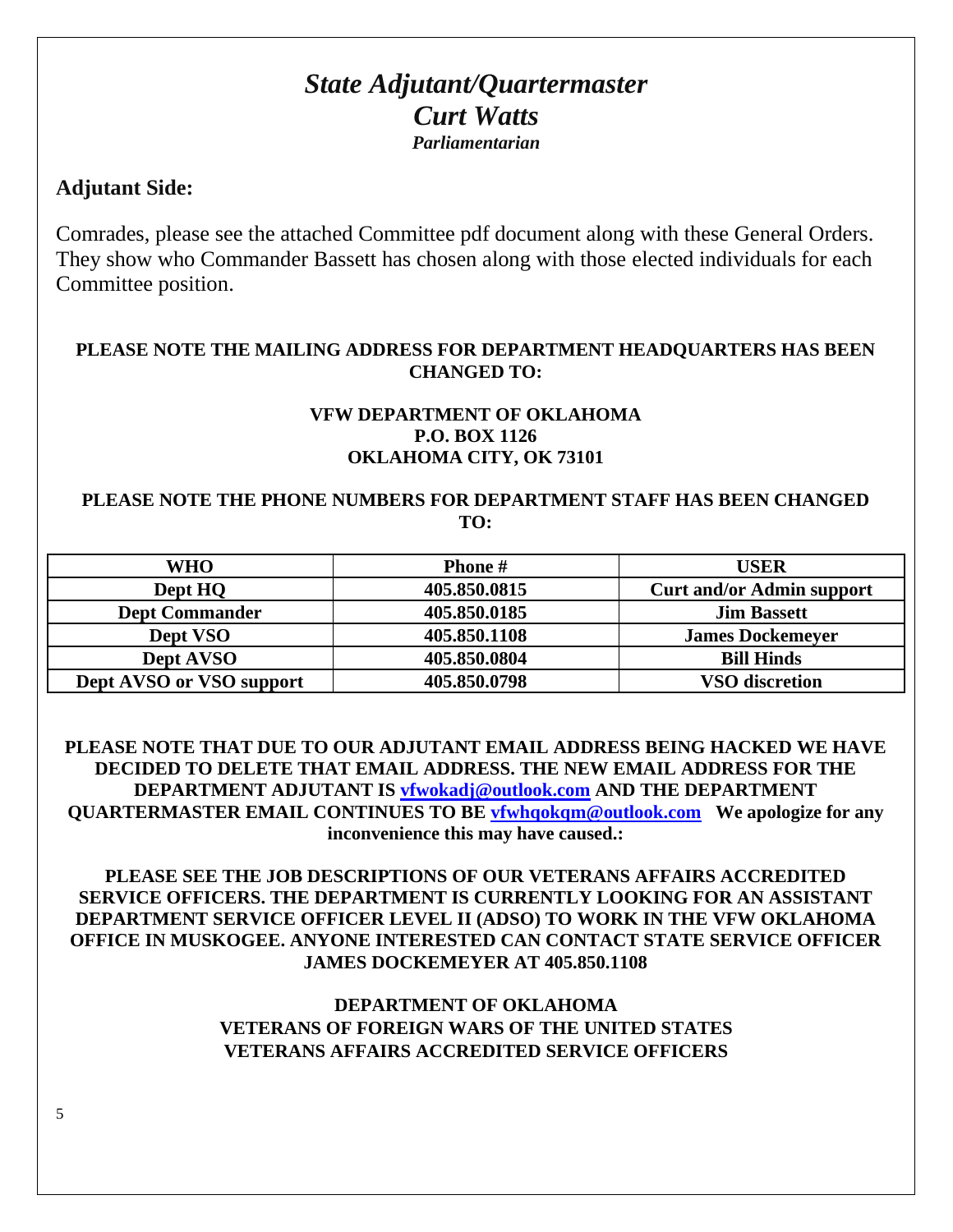## **BASIC PURPOSE:**

The Veterans Service Officer is assigned responsibilities involving the coordination of benefits and other related services for eligible veterans and their dependents and as a legal representative/Power of Attorney on their behalf before U.S. Department of Veterans Affairs (VA) Federal boards. The Veterans Service Officer serves as an advocate for eligible veterans to maximize services and benefits for themselves and their families. The Veterans Service Officer also serves as a liaison to other Federal and State agencies in matters related to veterans' services and benefits.

## **TYPICAL FUNCTIONS:**

Functions in this job vary by position, however, will include the following:

- 1. Interviews veterans and families to assess their needs and eligibility relating to receipt of State and Federal benefits in the areas of medical treatment, disability compensation, insurance, pension, debt management, education, training, and rehabilitation.
- 2. Performs case management duties throughout assessment by researching information, compiling reports, filing claims, formulating appeals, obtaining benefits, interpreting laws to include rules, regulations, and procedures.
- 3. Provides assistance in the completion of required forms, counsels and assists clients in utilization of appropriate resources, identifies deficiencies and develops a strategy to initiate actions necessary to obtain maximum benefits.
- 4. Advises clients regarding documentation needed to support benefit claims which may include making referrals to other agencies and resources.
- 5. Reviews rating board decisions assuring compliance with Title 38 U.S. Code of Federal Regulations, determining if an appeal is warranted.
- 6. Initiates the appeal process by preparing a written brief outlining the basis of disagreement and obtains client's Power of Attorney to utilize, as necessary.
- 7. Prepares financial statements and interprets the correlation of Social Security, military retirement, other income, and net worth affecting VA pension and compensation.
- 8. Assists client in dealing with VA Debt Management Agency by preparing financial reports to support client's request for waiver, postponement, compromise offers, or repayment plan for benefit overpayment.
- 9. Independently reviews client VA files, evaluating evidence including veteran's service and post service medical records, as well as service history.
- 10. Research laws, regulations, policies, and case law/precedent decisions from VA Board of Veterans Appeals and U.S. Court of Veterans Appeals.
- 11. Assists veterans in preparing for hearings, writing appeal briefs on issues that were previously adjudicated at a lower level.
- 12. Acts as claimant's legal representative during informal hearings before VA decision review officers, formal hearings before VA administrative hearing officers and Board of Veterans Appeals administrative law judges.
- 13. Presents oral arguments and sworn testimony during hearings through a series of questions that are supportive of the issues on appeal.
- 14. Plans/develops curriculum, conducts and coordinates training seminars, certification training for Post and District service officers, and others if requested.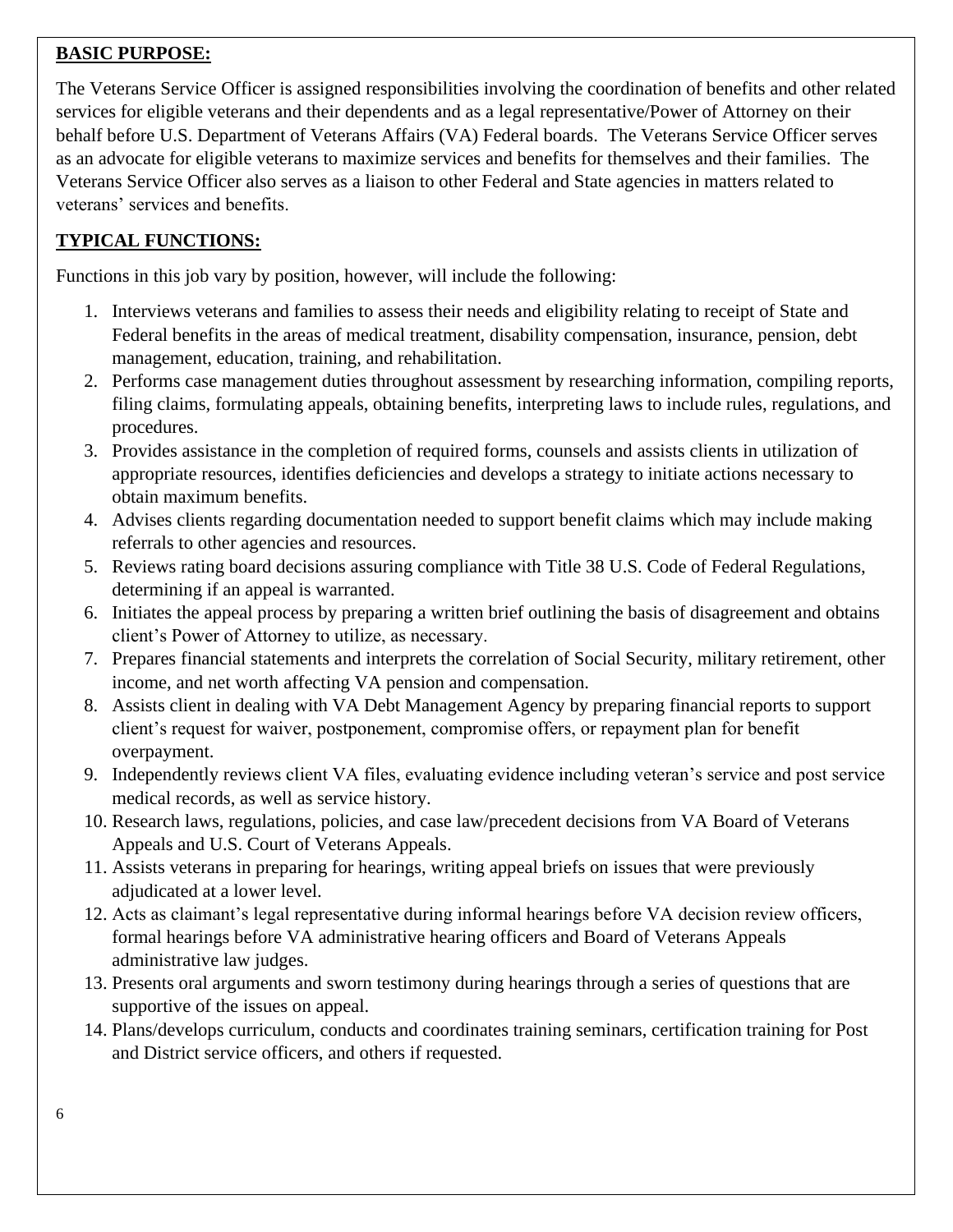- 15. Develops, maintains, and coordinates comprehensive veterans' outreach and public information programs including certification through Veterans Affairs Regional Office.
- 16. Serves as agency liaison and guest speaker at civic functions.

## **LEVEL DESCRIPTIONS**

The Veterans Service Officer's job consists of three levels which are based on the complexity of work assigned, the level of expertise required to perform assigned duties, the location of specific positions and the responsibility for the leadership of others.

## **Claim Consultant, Level I**

This is the basic level. Employee performs entry level tasks to build skills in the processing of claims and services based on Federal and State laws and regulations endeavoring to assure the entitlement and receipt of appropriate benefits.

Practices counseling veterans and their dependents concerning benefits and services. Under close supervision, limited responsibility pay be assigned for preparation of written briefs outlining evidence supportive of issues.

- 1. Under appellant review or assignments, act as representative of veteran/client before decision review officers, administrative hearing officers, and administrative law judges
- 2. Limited responsibilities may be assigned for providing training or assistance to others, including administrative support personnel, in providing appropriate services.

## Knowledge, Skills and Abilities (KSA)

- 1. KSA requires knowledge of Federal/State statutes/regulations pertaining to veterans' benefits programs consisting of Social Security, Worker's Compensation and applicable rules, policies, and programs that affect said benefits.
- 2. Basic benefit counseling and interviewing techniques of common adjustment problems experienced by veterans is the goal.
- 3. The Claims Consultant must have the ability to independently research laws, regulations, policies, and precedent decisions for appellant cases.
- 4. Communicate effectively, both orally and in writing as well as have the ability to follow written and oral instructions. (Use of various software and agency specific computer programs and establishing/maintaining effective working relationships is needed.)

## Education and Experience

Requirements at this level consist of a bachelor's degree from an accredited college or university or an equivalent combination of education and experience, substituting one year of work experience in the military or veterans' programs for each year of the required education.

## **Assistant Department Service Officer, Level II (ADSO)**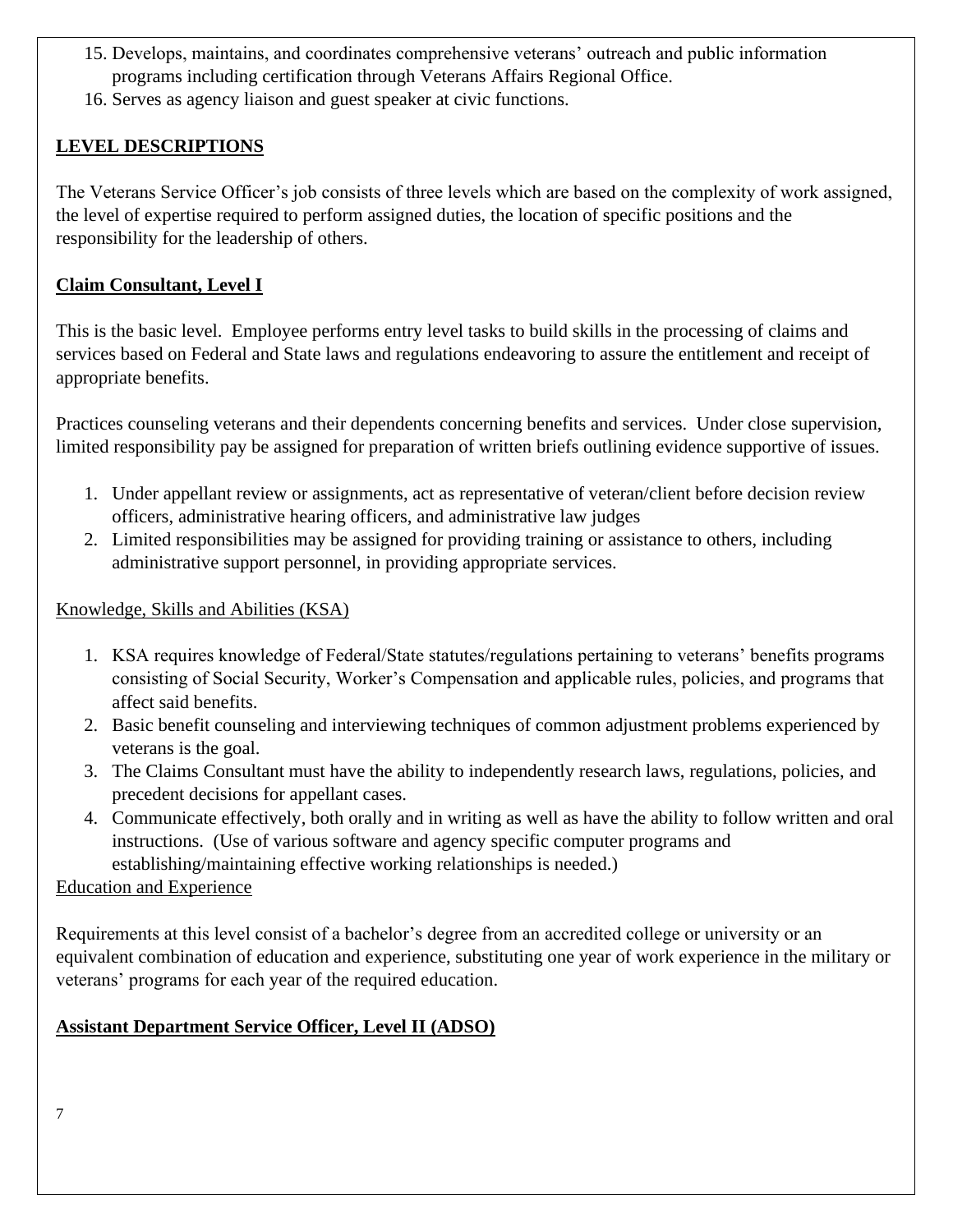This is the Specialist level. Employee is assigned responsibilities involving advanced level work requiring a high level of technical expertise, including the leadership skills providing benefits and services to veterans, i.e., a project leader or other comparable duties. ADSO may supervise clerical or administrative support staff.

### Knowledge, Skills and Abilities (KSA)

KSA required at this level include skills identified in Level I, plus the ability to provide assistance and services to eligible veterans and their families. ADSO must have knowledge of effective supervisory principles and practices, ability to organize and conduct several programs simultaneously and exercise sound judgement analyzing complex situations while adopting appropriate courses of action.

### Education and Experience

Requirements at this level consist of those identified in Level I plus one (1) additional year of experience working veterans' programs.

## **Department Service Officers, Level III (DSO)**

This is the leadership level. Employee is required to have a clear specialization in the occupational family and is responsible for:

- 1. Administering major program components of the claims and benefits program
- 2. Managing daily operations dealing with claims/benefits and appeals at a regional claims office or Veterans Affairs claims office.

Knowledge, Skills and Abilities (KSA)

KSA at this level consist of those identified in Assistant Department Service Officers.

#### Education and Experience

Requirements are those identified in Level II plus two (2) additional years of advanced level work in providing benefits and services through programs for veterans.

## **SPECIAL REQUIREMENTS**

- 1. Applicant for Claims Consultant must meet KSA, education and experience as listed, but is not required to be a veteran. However, if they are a veteran, they must meet item two (2) of the Special Requirements.
- 2. Applicant for DSO and ADSO must be a veteran of the U.S. Armed Forces, discharged under honorable conditions, and must be a member of the Veterans of Foreign Wars of the United States (VFW), Department of Oklahoma.
- 3. Applicant applying for DSO, ADSO and Claim Consultant must obtain accreditation (which has been certified by the VA) from the VFW National Headquarters within six months of employment.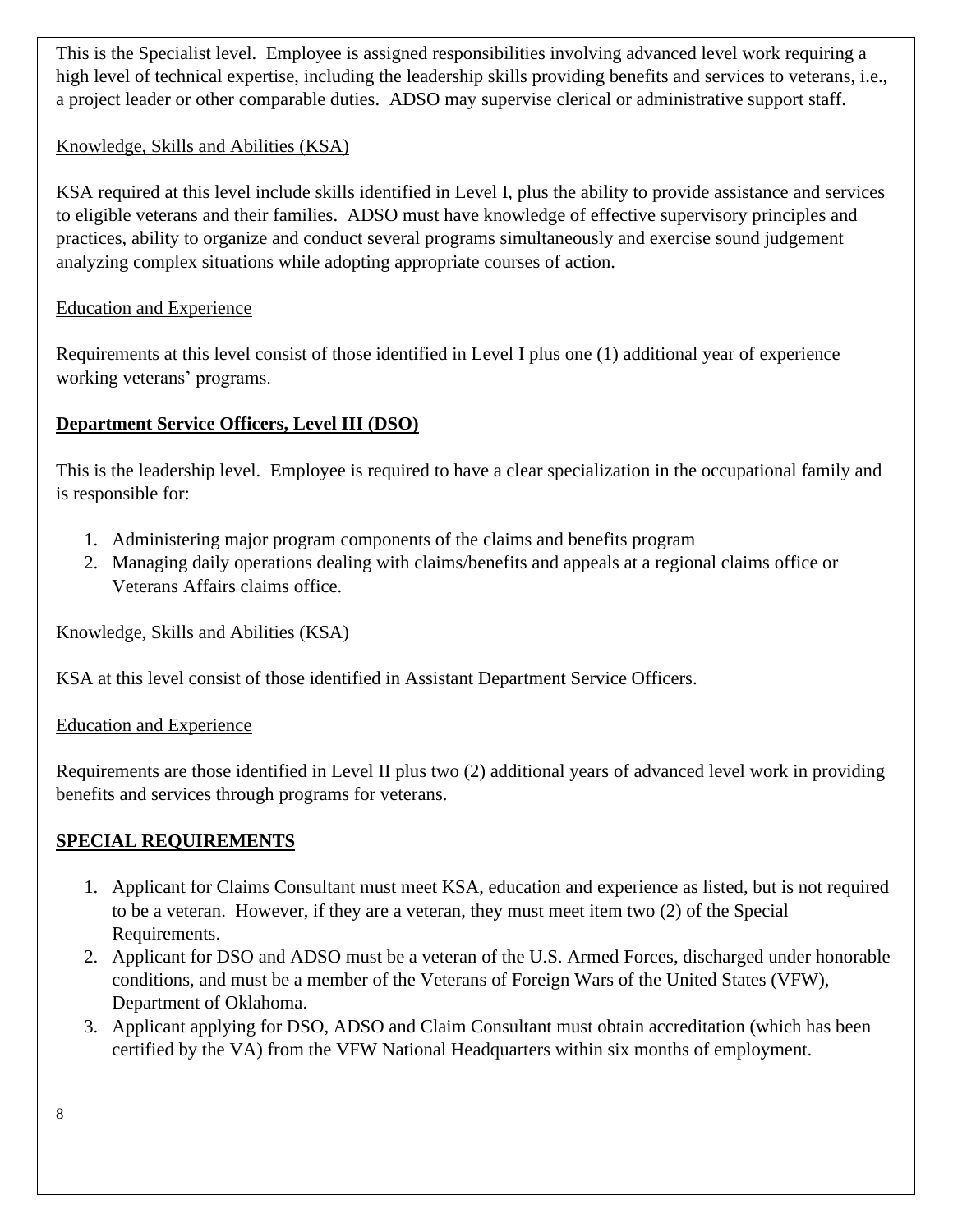- 4. Applicant must be willing and able to fulfill all job-related travel requirements associated with this these positions.
- 5. Applicant must meet requirements and be in compliances as outlined in the VFW National Veterans Service Policy and Procedure.

## **Quartermaster Side:**

Comrades, it is time again to renew Accountable Officer Bonds. Again, the price for the bonds is \$5.00 per thousand insured. Please note there is a \$3,000 minimum when insuring your accountable officers. Please see a copy of the bond application with these General Orders. I have attached a PDF fillable bond application to these General Orders. Bonds should be sent to VFW-OK P.O. Box 1126, Oklahoma City, OK 73101 with a check made payable to VFW-OK.

# *Veterans and Military Services Committee Chair Tony McGrew*

Hello Comrades, The hustle and bustle of starting a new year with new leaders and others in new positions is always exciting and a little apprehensive and it is easy to lose sight of why we are here. Of course, you know, as well as I, that it is to serve Veterans. Our Motto "No One Does More for Veterans" is right on target and one of the best ways we can serve is through the



Veterans and Military Support Programs. I encourage each and everyone of you to reach out serve and support these programs.

VMS Programs are an integral part of the VFW's neverending obligation to assist members of the active-duty

military, national guard and reserves, as well as their families. VMS is broken down into 3 distinct stand-alone programs.

- Unmet Needs
- Military Assistance Program (MAP)
- VFW "Sport Clips Help a Hero Scholarship" program

Please let me know anytime your District or Post provides assistance to the Oklahoma Guard, Active-Duty Personnel and Veterans so it can be reported to National.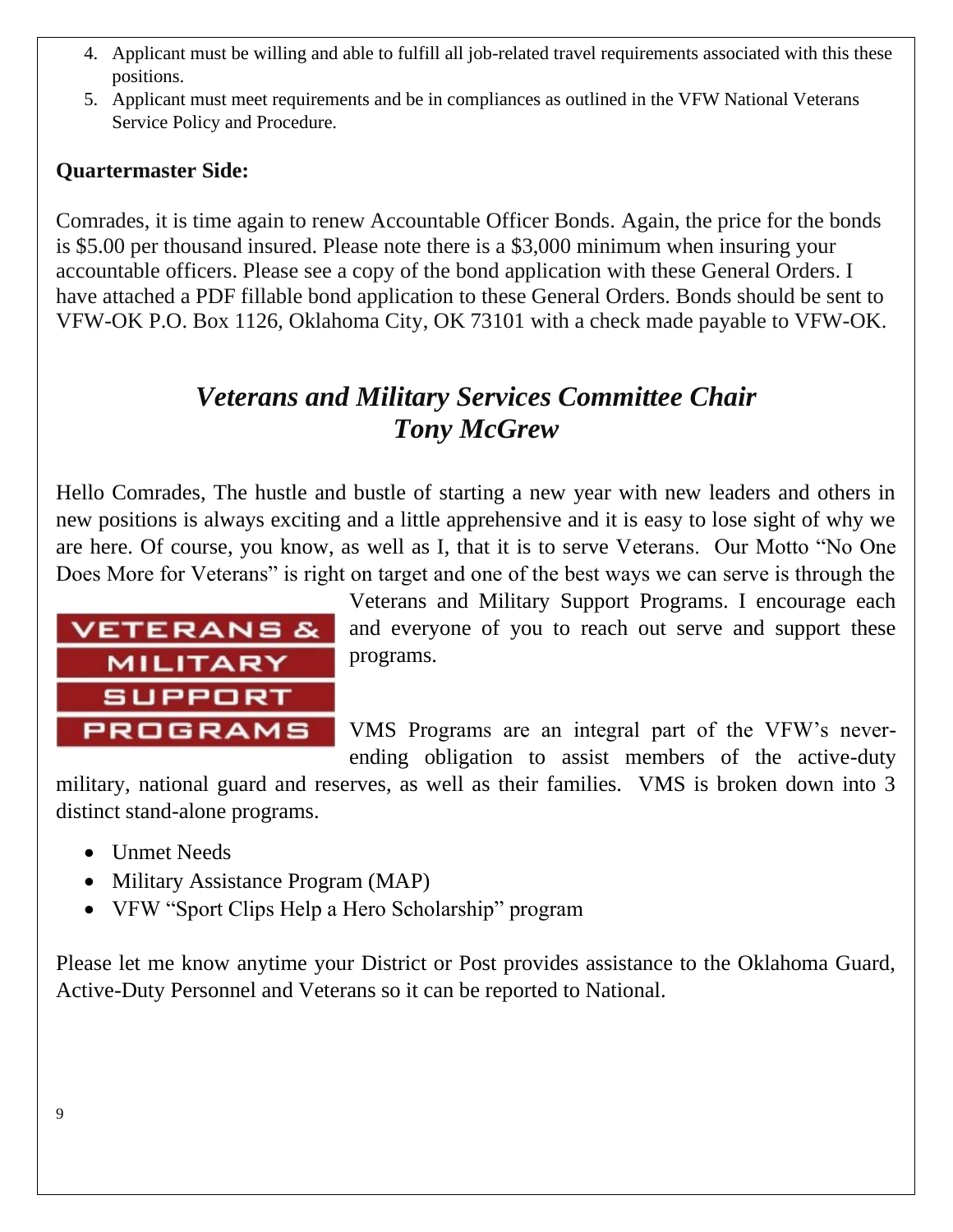Upcoming Volunteer Opportunities and Events:

July 2nd - OKC Energy Military Appreciation Night September 12th - The OK Air Guard's 137th SOW Family Day September 15th - 26th - Oklahoma State Fair

All for One; One for All

Tony McGrew State VMS Chair Department of Oklahoma 405-820-6467 [Tony.vfw8706@gmail.com](mailto:Tony.vfw8706@gmail.com) [https://www.vfwoklahoma.org](https://www.vfwoklahoma.org/)

# *FROM THE STATE RIDERS GROUP*

Proud sponsor of the Oklahoma VFW Foundation



Greetings Comrades and Fellow Riders

We wanted to let everyone know that the Oklahoma VFW

Riders is co-sponsoring a 4-state rally with the Texas Veterans of Foreign Wars Motorcycle Group and VFW Riders Groups from Arkansas and Louisiana for a motorcycle rally to benefit the VFW Unmet Needs program & the Operation Daily Battle Suicide Prevention Fund. The rally will be August 27-29<sup>th</sup> and hosted by Post 4562 in Texarkana, AR. Some great fun and rides with fellow VFW Riders will occur. Come join in on the comraderies while we support these great causes. Please see the attached flyer or visit vfwmgtx.com/odb-rally

VFW Oklahoma Riders Group State Rally is coming September 17-19<sup>th</sup>.

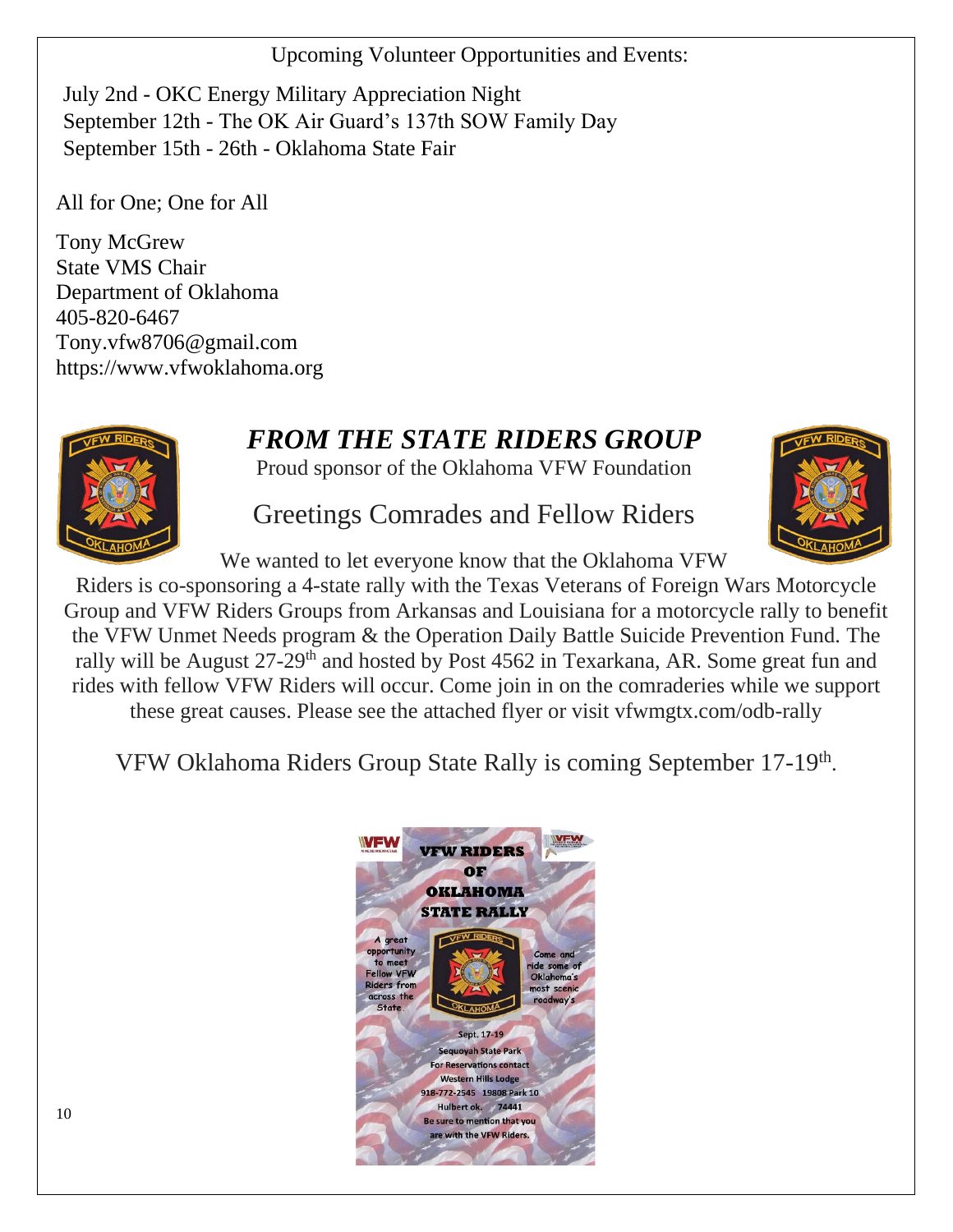## **DISTRICT MEETING INFORMATION**

| $D-1 > 21$ Aug 21  | 1100hrs>Post 5307 Salina> St. Commander Jim Bassett                            |
|--------------------|--------------------------------------------------------------------------------|
| $D-3 > 25$ Jul 21  | 1200hr>Post 3649 Wilburton (Picnic @ VFW Home Site)> St. Surgeon Erica Traxler |
| $D-4 > 07$ Aug 21  | 1100hrs>Post 8316 Hugo>St. Surgeon Erica Traxler                               |
| $D-5 > 08$ Aug 21  | 1100hrs>Post 7441 Mannford>St. Surgeon Erica Traxler                           |
| $D-7 > 07$ Sep 21  | 1100hrs>Post 1189 Okmulgee>St. Commander Jim Bassett                           |
| $D-8 > 01$ Aug 21  | 1000hrs>Post 2855 Blackwell>PSC Jay Bjorgo                                     |
| $D-9 > 07$ Aug 21  | 1100hrs>Post 9265 OKC> St. Sr. Vice Jeremy Owen                                |
| $D-10 > 11$ Sep 21 | 1100hrs>Post 1317 Shawnee> St. Sr. Vice Jeremy Owen                            |
| D-13 $>07$ Aug 21  | 1230hrs>Post 5914 Thomas> St. Commander Jim Bassett                            |
| $D-14 > 08$ Aug 21 | 1100hrs> Post 1192 Duncan> St. Sr. Vice Jeremy Owen                            |
| $D-15 > 11$ Sep 21 | 1100hrs> Post #1335 Woodward > St. Adj/QM Curt Watts                           |

#### **DATES TO REMEMBER:**

- 02 Jul> U.S. Army Air Corps Established (1926)
- 04 Jul> U.S. Independence Day (1776)
- 10 Jul> VFW-OK/Auxiliary School of Instruction>Post 8798 Eufaula OK
- 24 Jul> VFW-OK/Auxiliary School of Instruction>Post 5263 Lawton, OK
- 27 Jul> Korean War Ended (1953)
- 27 Jul> National Korean War Veterans Armistice Day
- 31 Jul> VFW/VFWA National Convention, Kansas City, MO.
- 27 Aug> Multi-State VFW Riders Group Rally, Texarkana, AR
- 15 Sep Oklahoma State Fair Begins (Oklahoma City)
- 17 Sep Oklahoma VFW Riders Group State Rally, Sequoyah State Park

#### **ATTENTION: IF YOU ARE INTERESTED IN APPLYING FOR A HOME DEPOT GRANT, PLEASE SEE THE BELOW LINK TO APPLY:**

https://corporate.homedepot.com/foundation/communityimpactgrants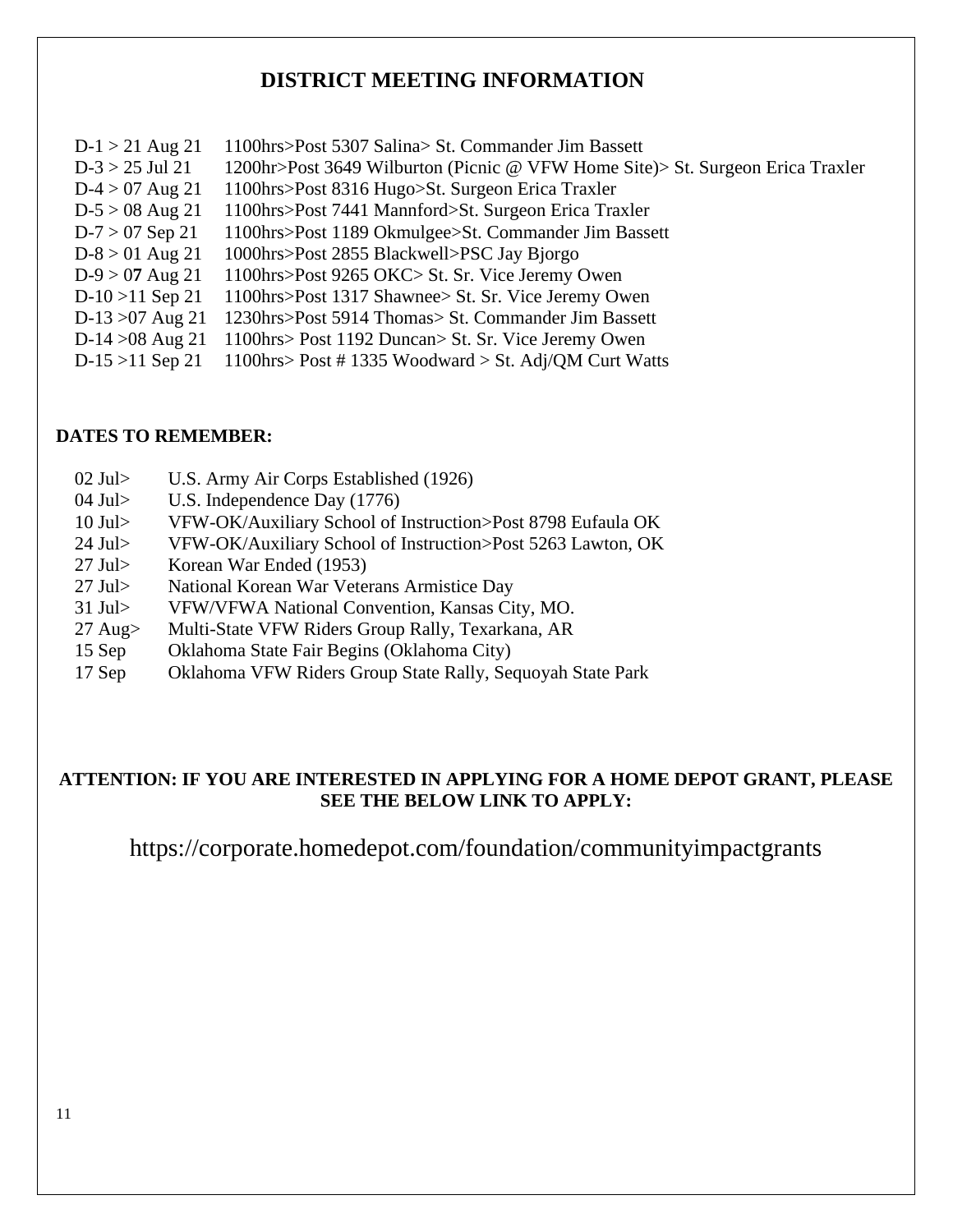# **Recruiting Banners! Recruiting Table Cloths!**

Customizable 7-foot tall banner. Can order either Oklahoma or city with Post and number. Comes with four point stand or ground stake. Approximately \$190 plus shipping

Table Cloth, 6-foot black with post number, Auxiliary and VFW logos. \$200 plus shipping.

NO ONE DOES MORE FOR VETERANS.

**POST 7977** Skiatook, OK

**These items are offered at cost and shipping.** *Contact Jim Bassett, bassettj15@yahoo.com*

OKLAHOMA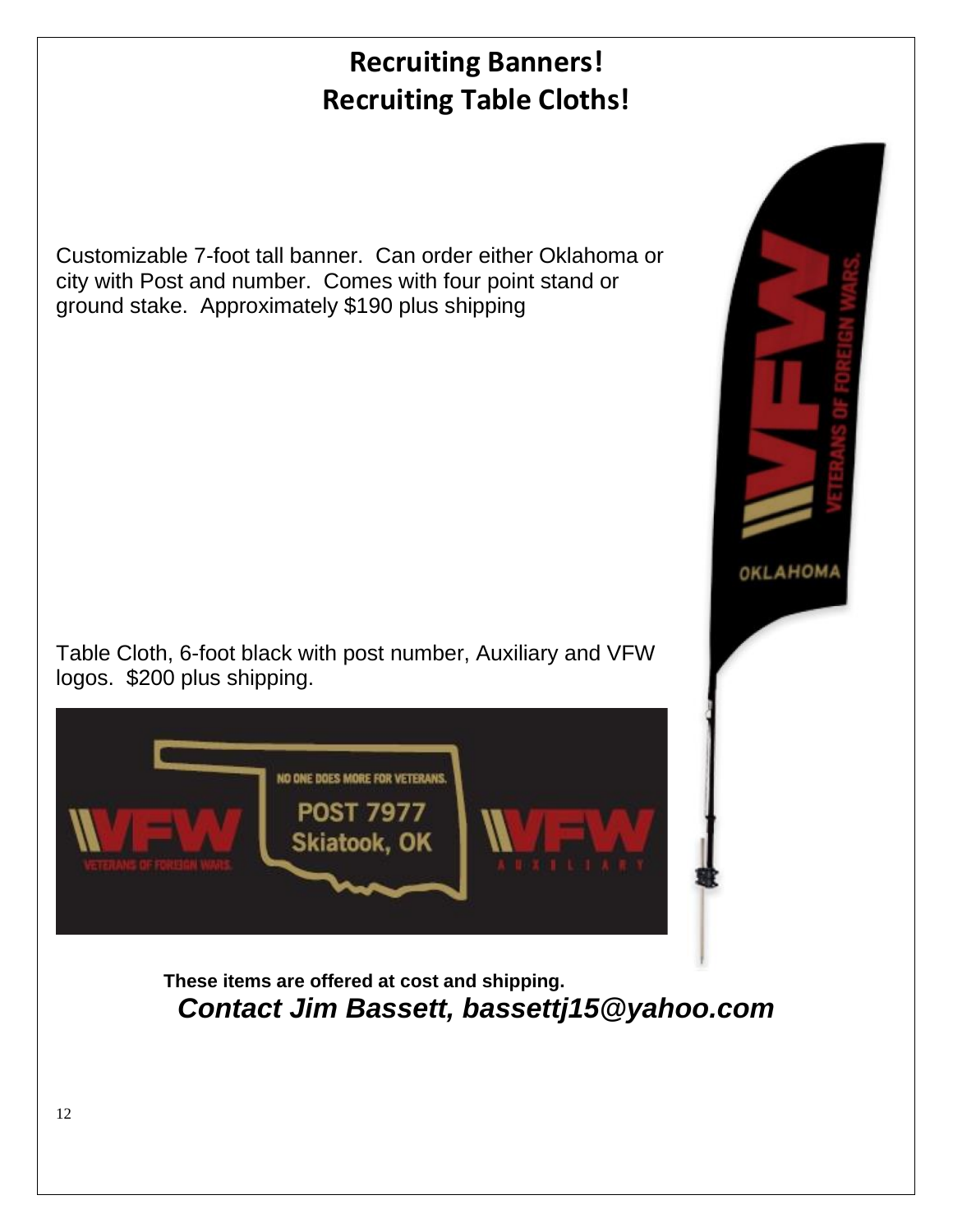

#### **VFW 122nd NATIONAL CONVENTION HOUSING Hotel Phillips Kansas City, MO – July 31-August 3, 2021**

TO: Department Adjutants/Quartermasters

FROM: National Convention Office, VFW

SUBJECT: Convention Housing

DATE: May 28, 2021

The housing assignments for Kansas City have been finalized. Housing for the Kansas City convention opens **6/1/21.** 

**Toll-Free:** 877.464.6840 – Mon.-Fri. 9a-6p - EST **International:** 980.337.3372 – Mon. Fri – 9a-6p - EST **Housing Website:** [https://book.passkey.com/e/50193779](https://protect-us.mimecast.com/s/_T55CVOkr6T994MhG1RPW)

[www.vfw.org/convention](http://www.vfw.org/convention)

#### **Please review the hotel's smoking policy with your hotel contact.**

• <https://www.hilton.com/en/hotels/mkccuqq-hotel-phillips-kansas-city/> Hotel number is 816-221-7000

Housing for the 122<sup>nd</sup> National Convention officially opens on June 1, 2021. The special convention rates (shown below) are available until **June 30** or **until our block of rooms sells out**. As a reminder, we recommend not waiting until cut-off as there are no guarantees there will be rooms available by that time**. It is always easier to release a room, than it is to get one at the last minute.** 

**Rates for: \$159 sgl/double Tax:** 18.35% + \$1.50 per room, per night KC Development fee **Note: Taxes subject to change**

**Suites:** *Suites & Hospitality suites; (based on availability) –Kim Warrender #816-346-4409*

**Parking:** \$30 Valet Only

#### **No individual, other than the VFW Department, will be able to block more than 5 rooms under one name unless authorized by the VFW department.**

Please be advised as a result of your final room block pick-up your department may be eligible for comp rooms based on the amount provided by the hotel contract. It is your responsibility to work directly with the hotels to determine the distribution of these comp rooms prior to your leaving the hotel at the end of the convention. There are no guarantees you will receive your comps if you do not handle this prior to leaving the hotel at the end of the convention.